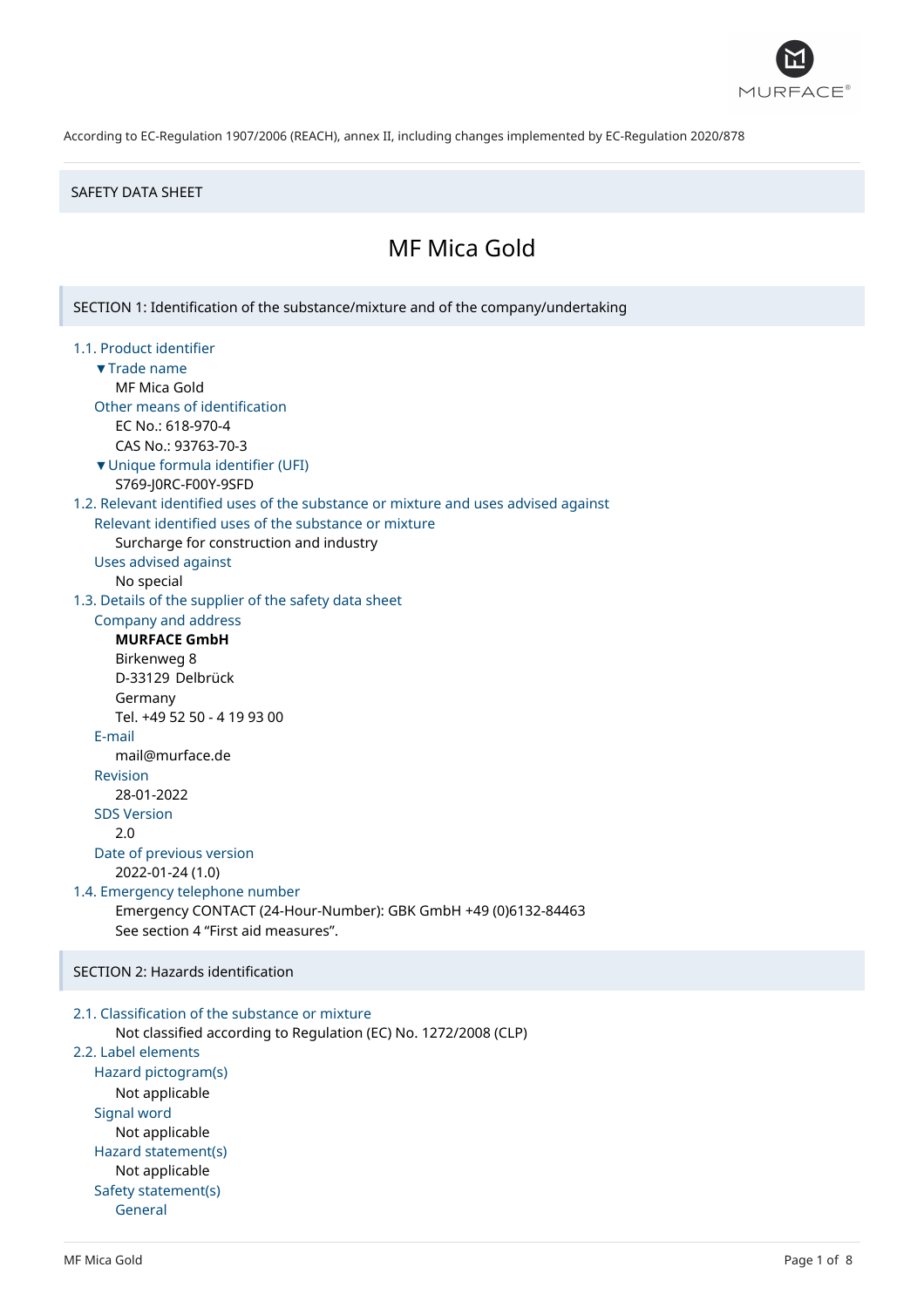

| Prevention           |
|----------------------|
|                      |
| Response             |
|                      |
| Storage              |
|                      |
| <b>Disposal</b>      |
|                      |
| Hazardous substances |
| No special           |

## 2.3. Other hazards

# Additional labelling

## Not applicable

#### Additional warnings

This mixture/product does not contain any substances considered to meet the criteria classifying them as PBT and/or vPvB.

#### SECTION 3: Composition/information on ingredients

## 3.1. Substances

| Product/substance | Identifiers         | % w/w   | Classification | Note |
|-------------------|---------------------|---------|----------------|------|
| Layered silicate  | CAS No.: 93763-70-3 | 95-100% |                |      |
|                   | EC No.: 618-970-4   |         |                |      |
|                   | REACH:              |         |                |      |
|                   | Index No.:          |         |                |      |

#### -----

See full text of H-phrases in section 16. Occupational exposure limits are listed in section 8, if these are available. Other information

#### No special

#### SECTION 4: First aid measures

#### 4.1. Description of first aid measures

#### General information

In the case of accident: Contact a doctor or casualty department – take the label or this safety data sheet. Contact a doctor if in doubt about the injured person's condition or if the symptoms persist. Never give an unconscious person water or other drink.

#### Inhalation

Upon breathing difficulties or irritation of the respiratory tract: Bring the person into fresh air and stay with him/her.

## Skin contact

Upon irritation: rinse with water. In the event of continued irritation, seek medical assistance.

#### Eye contact

Upon irritation of the eye: Remove contact lenses. Flush eyes with plenty of water or salt water (20-30°C) and continue until irritation stops.

## Ingestion

Provide plenty of water for the person to drink and stay with him/her. In case of malaise, seek medical advice immediately and bring the safety data sheet or label from the product. Do not induce vomiting, unless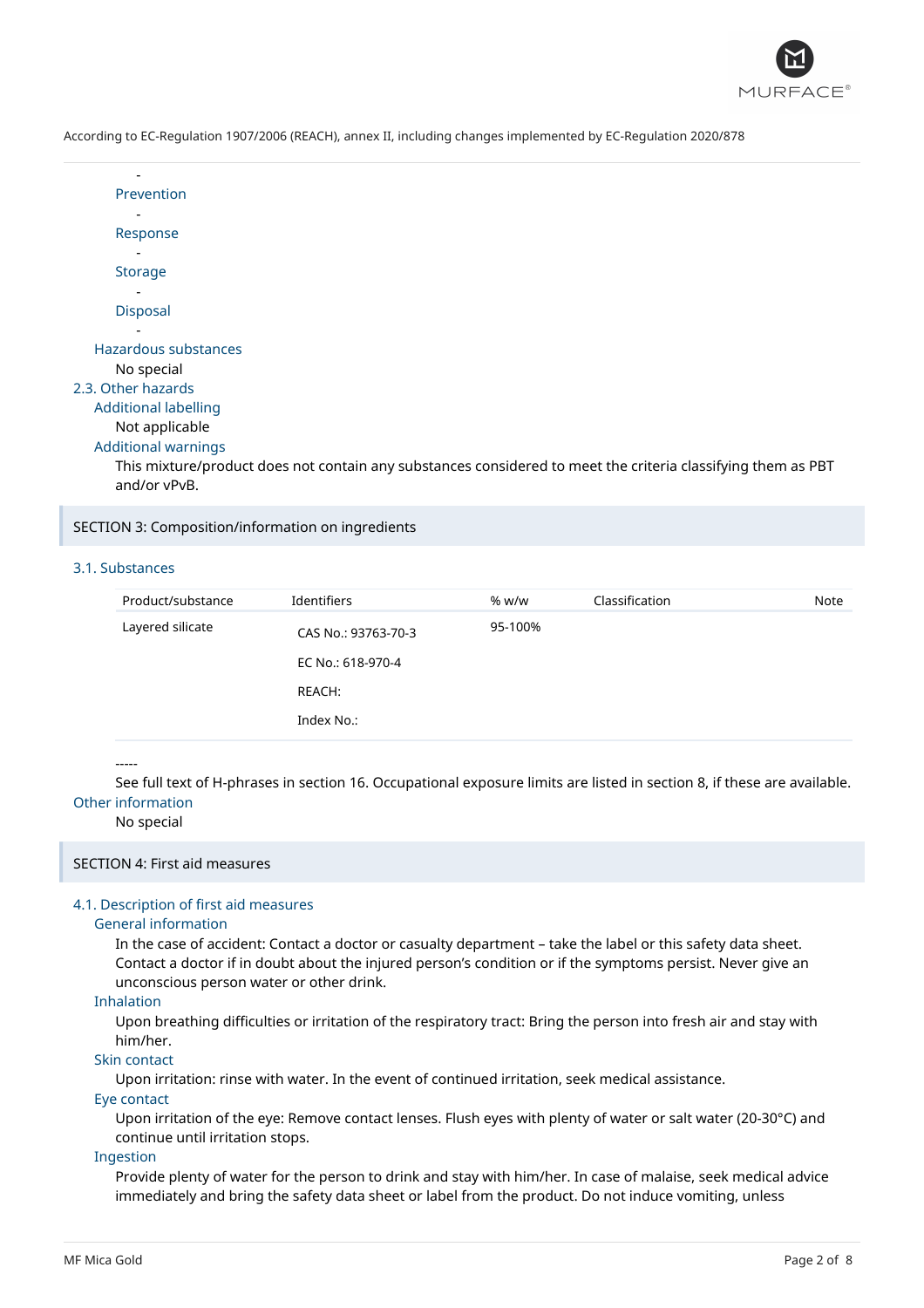

recommended by the doctor. Have the victim lean forward with head down to avoid inhalation of- or choking on vomited material.

#### Burns

Not applicable

4.2. Most important symptoms and effects, both acute and delayed

No special

4.3. Indication of any immediate medical attention and special treatment needed

No special

## Information to medics

Bring this safety data sheet or the label from this product.

## SECTION 5: Firefighting measures

## 5.1. Extinguishing media

#### No special

## 5.2. Special hazards arising from the substance or mixture

Fire will result in dense smoke. Exposure to combustion products may harm your health. Closed containers, which are exposed to fire, should be cooled with water. Do not allow fire-extinguishing water to enter the sewage system and nearby surface waters.

## 5.3. Advice for firefighters

Fire fighters should wear appropriate personal protective equipment.

SECTION 6: Accidental release measures

#### 6.1. Personal precautions, protective equipment and emergency procedures No specific requirements

## 6.2. Environmental precautions

Avoid discharge to lakes, streams, sewers, etc.

## 6.3. Methods and material for containment and cleaning up

Minor spills are collected with a cloth. Collection and disposal of the material shall be done with minimum creation of dust. Sweep and collect. Shall be contained in suitable and tightly closed disposal containers. To the extent possible cleaning is performed with normal cleaning agents. Avoid use of solvents.

## 6.4. Reference to other sections

See section 13 on "Disposal considerations" in regard of handling of waste. See section 8 "Exposure controls/personal protection" for protective measures.

## SECTION 7: Handling and storage

## 7.1. Precautions for safe handling

Smoking, drinking and consumption of food is not allowed in the work area. See section 8 "Exposure controls/personal protection" for information on personal protection.

## 7.2. Conditions for safe storage, including any incompatibilities

# No special conditions required.

Recommended storage material

Always store in containers of the same material as the original container.

#### Storage temperature

Dry, cool and well ventilated

## Incompatible materials

Strong acids, strong bases, strong oxidizing agents, and strong reducing agents.

#### 7.3. Specific end use(s)

This product should only be used for applications quoted in section 1.2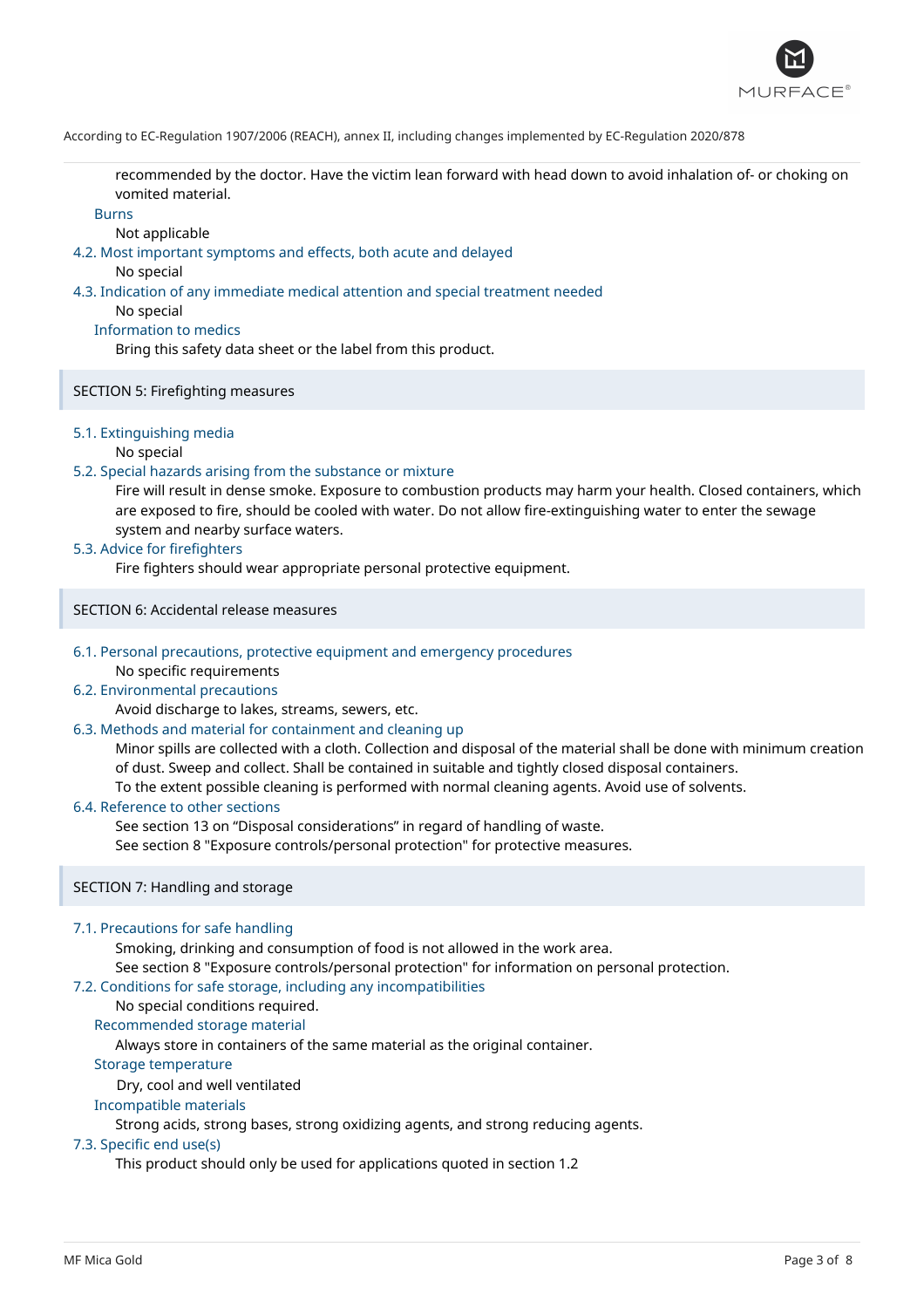

#### SECTION 8: Exposure controls/personal protection

#### 8.1. Control parameters

No substances are listed in the national list of substances with an occupational exposure limit.

## DNEL

No data available

## PNEC

# No data available

8.2. Exposure controls

Control is unnecessary if the product is used as intended.

#### General recommendations

Smoking, drinking and consumption of food is not allowed in the work area.

#### Exposure scenarios

There are no exposure scenarios implemented for this product.

# Exposure limits

Occupational exposure limits have not been defined for the substances in this product.

#### Appropriate technical measures

Apply standard precautions during use of the product. Avoid inhalation of gas or dust.

## Hygiene measures

Wash hands after use.

Measures to avoid environmental exposure

## No specific requirements

Individual protection measures, such as personal protective equipment

#### ▼Generally

Use only CE marked protective equipment. No specific requirements

#### Respiratory Equipment

| No special when used as<br>intended. | Type | Class | Colour | Standards |  |
|--------------------------------------|------|-------|--------|-----------|--|
|                                      |      |       |        |           |  |

## Skin protection

#### No specific requirements

Hand protection

| Material                                | Glove thickness (mm) | Breakthrough time (min.) | Standards |
|-----------------------------------------|----------------------|--------------------------|-----------|
| No special when used as $-$<br>intended |                      | $\sim$                   |           |

#### Eye protection

| Type           | Standards |        |
|----------------|-----------|--------|
| Safety glasses | EN166     | $\sim$ |

## SECTION 9: Physical and chemical properties

9.1. Information on basic physical and chemical properties Physical state

## Granulate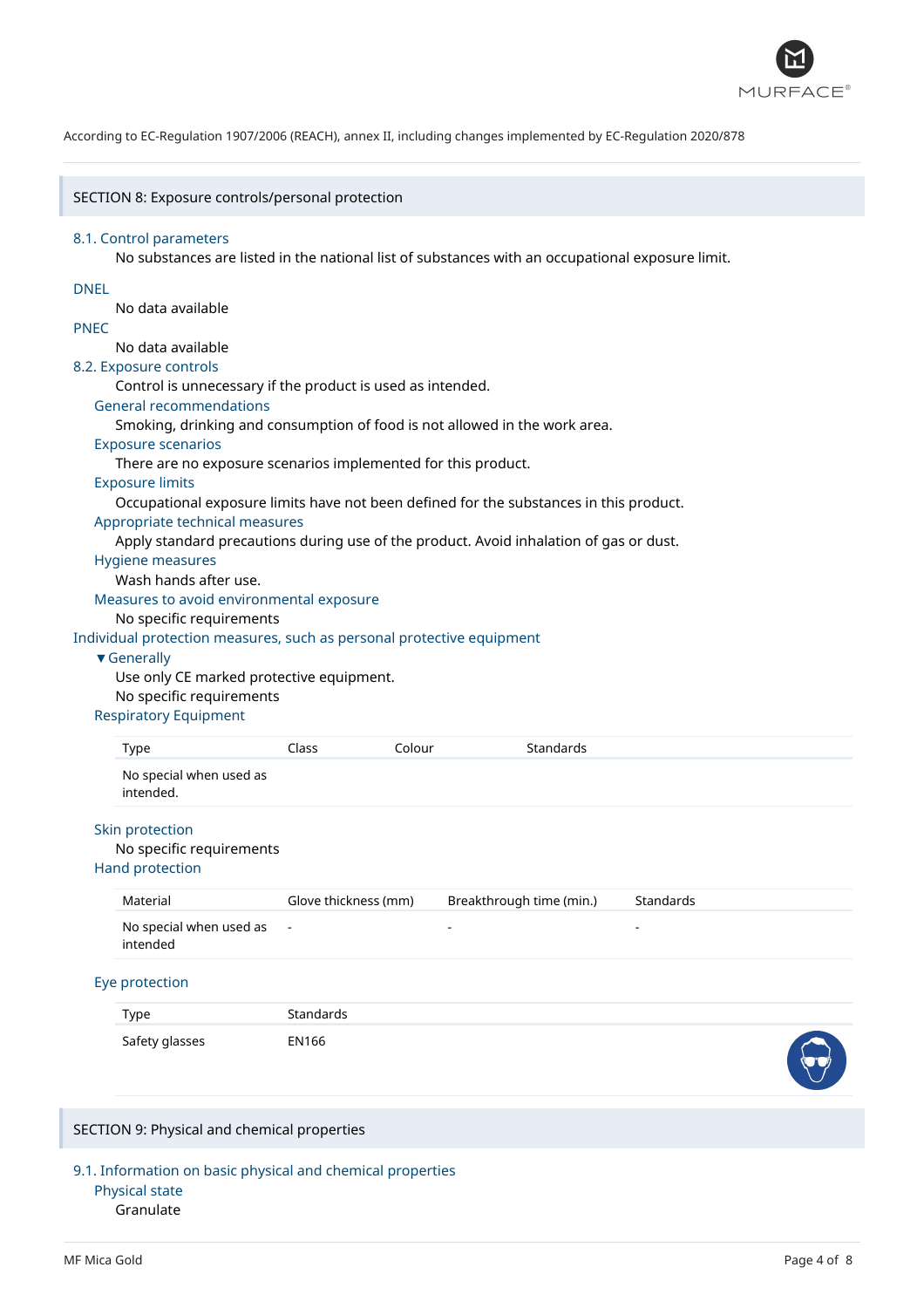

Colour Tan Odour / Odour threshold None pH Testing not relevant or not possible due to nature of the product. Density (g/cm<sup>3</sup>) Testing not relevant or not possible due to nature of the product. Kinematic viscosity Does not apply to solids. Particle characteristics Particle size: 2 - 3 mm / 4 - 8 mm Phase changes Melting point/Freezing point (°C) > 1000 °C Softening point/range (waxes and pastes) (°C) Does not apply to solids. Boiling point (°C) Does not apply to solids. Vapour pressure Testing not relevant or not possible due to nature of the product. Relative vapour density Does not apply to solids. Decomposition temperature (°C) Testing not relevant or not possible due to nature of the product. Data on fire and explosion hazards Flash point (°C) Does not apply to solids. Ignition (°C) Testing not relevant or not possible due to nature of the product. Auto flammability (°C) Testing not relevant or not possible due to nature of the product. Lower and upper explosion limit (% v/v) Does not apply to solids. **Solubility** Solubility in water Testing not relevant or not possible due to nature of the product. n-octanol/water coefficient Testing not relevant or not possible due to nature of the product. Solubility in fat (g/L) Testing not relevant or not possible due to nature of the product. 9.2. Other information Other physical and chemical parameters No data available SECTION 10: Stability and reactivity 10.1. Reactivity No data available 10.2. Chemical stability The product is stable under the conditions, noted in section 7 "Handling and storage". 10.3. Possibility of hazardous reactions No special 10.4. Conditions to avoid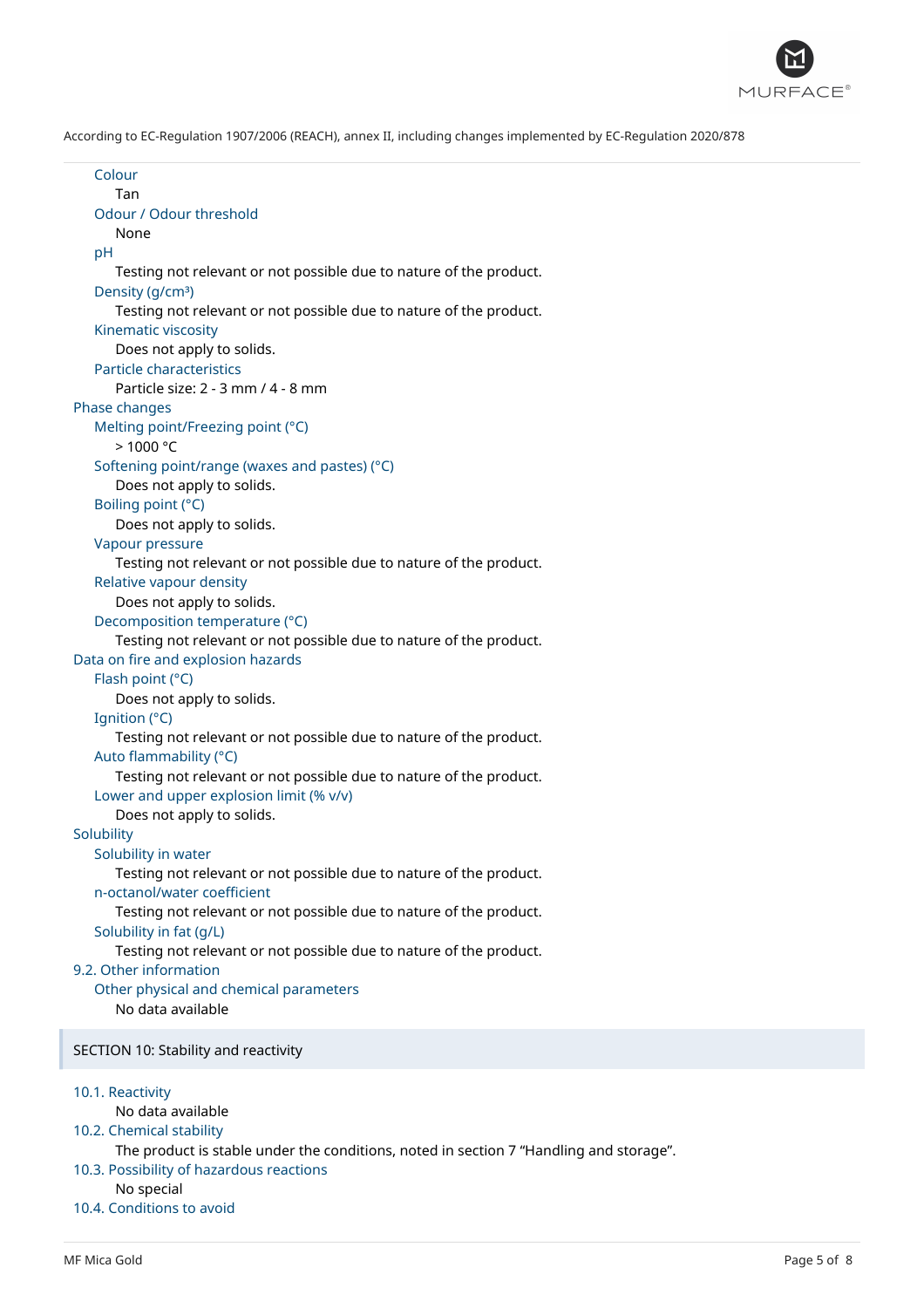

| No special<br>10.5. Incompatible materials<br>Strong acids, strong bases, strong oxidizing agents, and strong reducing agents.<br>10.6. Hazardous decomposition products<br>The product is not degraded when used as specified in section 1.                                                                                                                                                                                                                                                                                                                                                                                                                                                                                                                                                                                                                                                                                                                                                                                                                                                                                                                                                                                                                                                                                                   |  |
|------------------------------------------------------------------------------------------------------------------------------------------------------------------------------------------------------------------------------------------------------------------------------------------------------------------------------------------------------------------------------------------------------------------------------------------------------------------------------------------------------------------------------------------------------------------------------------------------------------------------------------------------------------------------------------------------------------------------------------------------------------------------------------------------------------------------------------------------------------------------------------------------------------------------------------------------------------------------------------------------------------------------------------------------------------------------------------------------------------------------------------------------------------------------------------------------------------------------------------------------------------------------------------------------------------------------------------------------|--|
| SECTION 11: Toxicological information                                                                                                                                                                                                                                                                                                                                                                                                                                                                                                                                                                                                                                                                                                                                                                                                                                                                                                                                                                                                                                                                                                                                                                                                                                                                                                          |  |
| 11.1. Information on hazard classes as defined in Regulation (EC) No 1272/2008<br><b>Acute toxicity</b><br>Based on available data, the classification criteria are not met.<br>Skin corrosion/irritation<br>Based on available data, the classification criteria are not met.<br>Serious eye damage/irritation<br>Based on available data, the classification criteria are not met.<br><b>Respiratory sensitisation</b><br>Based on available data, the classification criteria are not met.<br>Skin sensitisation<br>Based on available data, the classification criteria are not met.<br>Germ cell mutagenicity<br>Based on available data, the classification criteria are not met.<br>Carcinogenicity<br>Based on available data, the classification criteria are not met.<br>Reproductive toxicity<br>Based on available data, the classification criteria are not met.<br>STOT-single exposure<br>Based on available data, the classification criteria are not met.<br>STOT-repeated exposure<br>Based on available data, the classification criteria are not met.<br><b>Aspiration hazard</b><br>Based on available data, the classification criteria are not met.<br>11.2. Information on other hazards<br>Long term effects<br>No special<br><b>Endocrine disrupting properties</b><br>No special<br>Other information<br>No special |  |
| SECTION 12: Ecological information                                                                                                                                                                                                                                                                                                                                                                                                                                                                                                                                                                                                                                                                                                                                                                                                                                                                                                                                                                                                                                                                                                                                                                                                                                                                                                             |  |
| 12.1. Toxicity<br>No data available<br>12.2. Persistence and degradability<br>No data available<br>12.3. Bioaccumulative potential<br>No data available<br>12.4. Mobility in soil<br>No data available<br>12.5. Results of PBT and vPvB assessment<br>This mixture/product does not contain any substances considered to meet the criteria classifying them as PBT<br>and/or vPvB.<br>12.6. Endocrine disrupting properties<br>No special                                                                                                                                                                                                                                                                                                                                                                                                                                                                                                                                                                                                                                                                                                                                                                                                                                                                                                      |  |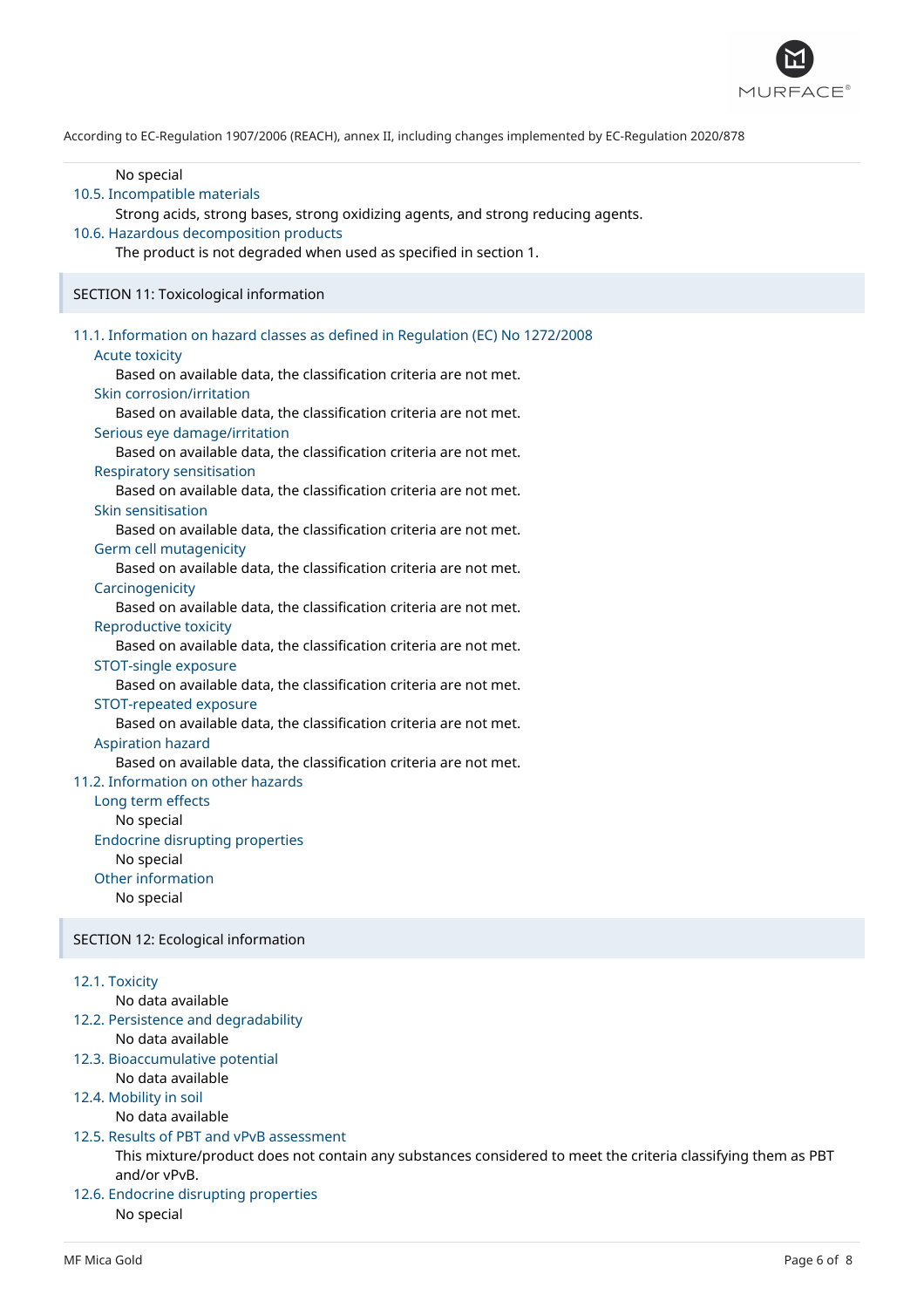

# 12.7. Other adverse effects

No special

SECTION 13: Disposal considerations

#### 13.1. Waste treatment methods

Product is not covered by regulations on dangerous waste. Regulation (EU) No 1357/2014 of 18 December 2014 on waste.

## EWC code

Not applicable

Specific labelling

# Not applicable

#### Contaminated packing

Packaging containing residues of the product must be disposed of similarly to the product.

#### SECTION 14: Transport information

#### 14.1. - 14.4.

Not dangerous goods according to ADR, IATA and IMDG.

## ADR/RID

Not applicable

# IMDG

Not applicable

## MARINE POLLUTANT

## **IATA**

No

Not applicable

- 14.5. Environmental hazards Not applicable
- 14.6. Special precautions for user Not applicable
- 14.7. Maritime transport in bulk according to IMO instruments No data available

## SECTION 15: Regulatory information

# 15.1. Safety, health and environmental regulations/legislation specific for the substance or mixture Restrictions for application Restricted to professional users. Demands for specific education No specific requirements SEVESO - Categories / dangerous substances Not applicable Additional information Not applicable Sources

CLP Regulation (EC) No 1272/2008, as retained and amended in UK law.

EC-Regulation 1907/2006 (REACH), as amended by UK REACH Regulations SI 2019/758

## 15.2. Chemical safety assessment

No

SECTION 16: Other information